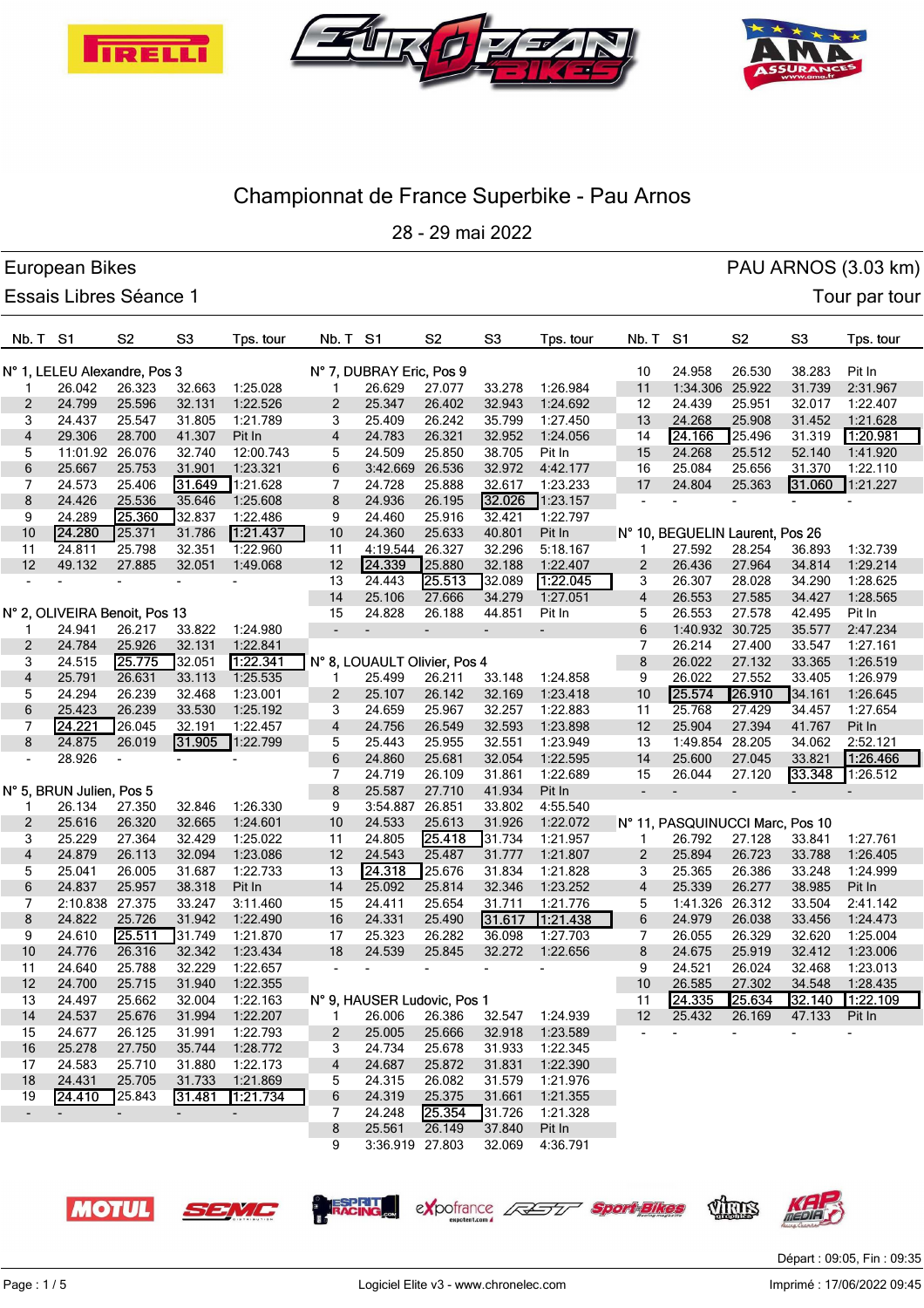





28 - 29 mai 2022

|                | European Bikes                 |                |                  |                    |                          |                                 |                  |                  |                      |                 |                                     |                |                | PAU ARNOS (3.03 km) |
|----------------|--------------------------------|----------------|------------------|--------------------|--------------------------|---------------------------------|------------------|------------------|----------------------|-----------------|-------------------------------------|----------------|----------------|---------------------|
|                | <b>Essais Libres Séance 1</b>  |                |                  |                    |                          |                                 |                  |                  |                      |                 |                                     |                |                | Tour par tour       |
| Nb. T S1       |                                | S <sub>2</sub> | S <sub>3</sub>   | Tps. tour          | Nb. T S1                 |                                 | S <sub>2</sub>   | S <sub>3</sub>   | Tps. tour            | <b>Nb. T S1</b> |                                     | S <sub>2</sub> | S <sub>3</sub> | Tps. tour           |
|                | N° 12, MULOT Thierry, Pos 17   |                |                  |                    | 11                       | 25.049                          | 25.879           | 32.451           | 1:23.379             |                 | N° 32, BRUNET LUGARDON Cyril, Pos 7 |                |                |                     |
| 1              | 27.789                         | 28.919         | 34.403           | 1:31.111           | 12                       | 25.243                          | 27.454           | 33.147           | 1:25.844             | 1               | 26.299                              | 27.123         | 33.384         | 1:26.806            |
| 2              | 25.732                         | 27.739         | 33.554           | 1:27.025           | 13                       | 25.078                          | 26.085           | 32.372           | 1:23.535             | 2               | 25.235                              | 26.961         | 42.386         | Pit In              |
| 3              | 26.763                         | 27.735         | 41.372           | Pit In             | 14                       | 25.343                          | 26.237           | 32.497           | 1:24.077             | 3               | 1:44.390 28.173                     |                | 33.020         | 2:45.583            |
| 4              | 2:21.934 27.683                |                | 33.211           | 3:22.828           |                          |                                 |                  |                  |                      | 4               | 24.786                              | 25.881         | 32.678         | 1:23.345            |
| 5              | 25.159                         | 26.567         | 32.651           | 1:24.377           |                          |                                 |                  |                  |                      | 5               | 24.321                              | 26.325         | 31.897         | 1:22.543            |
| 6              | 24.758                         | 26.267         | 32.034           | 1:23.059           |                          | N° 21, SIMONKLEIN Kevin, Pos 30 |                  |                  |                      | 6               | 24.740                              | 27.120         | 44.721         | Pit In              |
| 7              | 24.908                         | 26.182         | 32.438           | 1:23.528           |                          | 16:51.86 31.579                 |                  | 47.450           | Pit In               | 7               | 2:22.597                            | 28.503         | 33.325         | 3:24.425            |
| 8              | 25.238                         | 26.439         | 32.283           | 1:23.960           | $\overline{\phantom{a}}$ |                                 |                  |                  |                      | 8               | 24.839                              | 26.533         | 32.507         | 1:23.879            |
| 9              | 25.034                         | 29.207         | 32.628           | 1:26.869           |                          |                                 |                  |                  |                      | 9               | 25.128                              | 27.962         | 32.257         | 1:25.347            |
| 10             | 25.097                         | 26.299         | 32.502           | 1:23.898           |                          | N° 23, AMALRIC Michel, Pos 14   |                  |                  |                      | 10              | 24.389                              | 25.735         | 32.185         | 1:22.309            |
| 11             | 24.774                         | 26.019         | 32.951           | 1:23.744           | 1                        | 25.494                          | 26.620           | 33.289           | 1:25.403             | 11              | 24.402                              | 25.607         | 31.925         | 1:21.934            |
| 12             | 25.208                         | 26.471         | 32.262           | 1:23.941           | 2                        | 26.151                          | 26.729           | 32.904           | 1:25.784             | 12              | 24.412                              | 26.006         | 32.287         | 1:22.705            |
| 13             | 24.663                         | 25.997         | 32.211           | 1:22.871           | 3                        | 25.393                          | 26.518           | 32.940           | 1:24.851             | 13              | 24.574                              | 25.440         | 31.791         | 1:21.805            |
| 14             | 25.702                         | 26.912         | 38.993           | Pit In             | 4                        | 24.998                          | 26.209           | 32.847           | 1:24.054             | 14              | 31.769                              | 31.864         | 53.741         | Pit In              |
| 15             | 1:35.856 26.804                |                | 32.515           | 2:35.175           | 5                        | 25.633                          | 26.121           | 32.600           | 1:24.354             |                 |                                     |                |                |                     |
| 16             | 25.165                         | 26.131         | 32.210           | 1:23.506           | 6                        | 24.939                          | 27.318           | 41.579           | Pit In               |                 |                                     |                |                |                     |
| 17             | 25.016                         | 25.827         | 32.842           | 1:23.685           | 7                        | 4:54.546 27.132                 |                  | 32.700           | 5:54.378             |                 | N° 34, TASSO Guillaume, Pos 22      |                |                |                     |
| $\blacksquare$ | $\overline{\phantom{0}}$       |                |                  |                    | 8                        | 24.855                          | 25.903           | 32.699           | 1:23.457             | 1               | 26.198                              | 27.022         | 33.681         | 1:26.901            |
|                |                                |                |                  |                    | 9                        | 25.104                          | 25.918           | 32.547           | 1:23.569             | $\overline{2}$  | 25.424                              | 26.641         | 34.821         | 1:26.886            |
|                | N° 14, DUCERF Geoffroy, Pos 29 |                |                  |                    | 10                       | 25.068                          | 26.014           | 32.689           | 1:23.771             | 3               | 27.253                              | 27.702         | 33.475         | 1:28.430            |
|                | 28.798                         | 28.681         | 35.413           | 1:32.892           | 11                       | 24.801                          | 25.996           | 32.561           | 1:23.358             | 4               | 25.874                              | 26.629         | 32.824         | 1:25.327            |
| 2              | 28.306                         | 28.005         | 34.782           | 1:31.093           | 12                       | 24.748                          | 25.675           | 32.316           | 1:22.739             | 5               | 25.502                              | 26.328         | 33.176         | 1:25.006            |
| 3              | 27.634                         | 28.023         | 34.909           | 1:30.566           | 13                       | 24.616                          | 25.743           | 32.484           | 1:22.843             | 6               | 25.655                              | 27.081         | 39.473         | Pit In              |
| 4              | 27.436                         | 27.861         | 34.447           | 1:29.744           | 14                       | 25.325                          | 28.870           | 48.066           | Pit In               | 7               | 1:36.112 26.866                     |                | 33.281         | 2:36.259            |
| 5              | 27.451                         | 27.701         | 34.684           | 1:29.836           |                          |                                 |                  |                  |                      | 8               | 25.720                              | 26.228         | 32.761         | 1:24.709            |
| 6              | 27.039                         | 27.945         | 34.265           | 1:29.249           |                          |                                 |                  |                  |                      | 9               | 25.491                              | 26.012         | 32.984         | 1 24 487            |
| 7              | 26.942                         | 27.799         | 42.308           | Pit In             |                          | N° 25, FELIPE Franck, Pos 20    |                  |                  |                      | 10              | 25.864                              | 26.954         | 33.561         | 1:26.379            |
| 8              | 2:11.008 27.552                |                | 34.438           | 3:12.998           | 1                        | 27.160                          | 27.500           | 33.484           | 1:28.144             | 11              | 25.638                              | 26.834         | 40.297         | Pit In              |
| 9              | 27.494                         | 29.635         | 34.496           | 1:31.625           | 2                        | 26.102                          | 26.989           | 33.080           | 1:26.171             | 12              | 1:39.867                            | 26.738         | 33.144         | 2:39.749            |
| 10             | 26.792                         | 28.365         | 34.146           | 1:29.303           | 3                        | 25.220                          | 26.258           | 32.941           | 1:24.419             | 13              | 25.218                              | 26.338         | 33.436         | 1:24.992            |
| 11             | 26.897                         | 27.383         | 34.103           | 1:28.383           | 4                        | 25.565                          | 26.961           | 32.885           | 1:25.411             | 14              | 26.318                              | 26.973         | 39.003         | Pit In              |
| 12             | 26.882<br>26.968               | 27.774         | 34.522           | 1:29.178           | 5                        | 24.974                          | 26.273           | 33.107           | 1:24.354<br>1:25.482 |                 |                                     |                |                |                     |
| 13<br>14       | 3:15.948 27.434                | 27.567         | 41.541<br>34.371 | Pit In<br>4:17.753 | 6<br>7                   | 25.264<br>25.233                | 26.410<br>26.407 | 33.808<br>32.555 | 1:24.195             |                 |                                     |                |                |                     |
| 15             | 26.927                         | 27.581         | 34.541           | 1:29.049           | 8                        | 25.269                          | 26.721           | 32.797           | 1:24.787             |                 |                                     |                |                |                     |
|                |                                |                |                  |                    | 9                        | 25.463                          | 26.572           | 32.936           | 1:24.971             |                 |                                     |                |                |                     |
|                |                                |                |                  |                    | 10                       | 25.404                          | 26.272           | 32.782           | 1:24.458             |                 |                                     |                |                |                     |
|                | N° 18, SASSONE Lucas, Pos 18   |                |                  |                    | 11                       | 25.379                          | 27.368           | 33.498           | 1:26.245             |                 |                                     |                |                |                     |
| 1              | 27.573                         | 28.345         | 33.768           | 1:29.686           | 12                       | 25.278                          | 26.293           | 32.874           | 1:24.445             |                 |                                     |                |                |                     |
| $\overline{2}$ | 26.437                         | 26.698         | 33.133           | 1:26.268           | 13                       | 25.201                          | 26.341           | 32.775           | 1:24.317             |                 |                                     |                |                |                     |
| 3              | 25.678                         | 26.261         | 32.793           | 1:24.732           | 14                       | 25.285                          | 26.314           | 32.721           | 1:24.320             |                 |                                     |                |                |                     |
| 4              | 25.562                         | 26.495         | 33.445           | 1:25.502           | 15                       | 25.353                          | 26.180           | 32.740           | 1:24.273             |                 |                                     |                |                |                     |
| 5              | 25.827                         | 26.550         | 32.718           | 1:25.095           | 16                       | 25.248                          | 27.246           | 40.101           | Pit In               |                 |                                     |                |                |                     |
| 6              | 25.624                         | 26.358         | 36.819           | Pit In             | 17                       | 2:32.026 26.984                 |                  | 34.644           | 3:33.654             |                 |                                     |                |                |                     |
| 7              | 8:38.499 26.833                |                | 33.435           | 9:38.767           | 18                       | 25.410                          | 26.361           | 32.716           | 1:24.487             |                 |                                     |                |                |                     |
| 8              | 25.192                         | 26.109         | 32.467           | 1:23.768           | ٠                        |                                 | $\overline{a}$   |                  |                      |                 |                                     |                |                |                     |
| 9              | 24.992                         | 26.235         | 32.682           | 1:23.909           |                          |                                 |                  |                  |                      |                 |                                     |                |                |                     |
| 10             | 25.064                         | 26.151         | 32.661           | 1:23.876           |                          |                                 |                  |                  |                      |                 |                                     |                |                |                     |
|                |                                |                |                  |                    |                          |                                 |                  |                  |                      |                 |                                     |                |                |                     |

exportrance



**MOTUL** 

Page : 2 / 5

**RACING** 

SEMC

Logiciel Elite v3 - www.chronelec.com Imprime : 17/06/2022 09:45 Départ : 09:05, Fin : 09:35

Virus

<sup>7</sup> Sport Bikes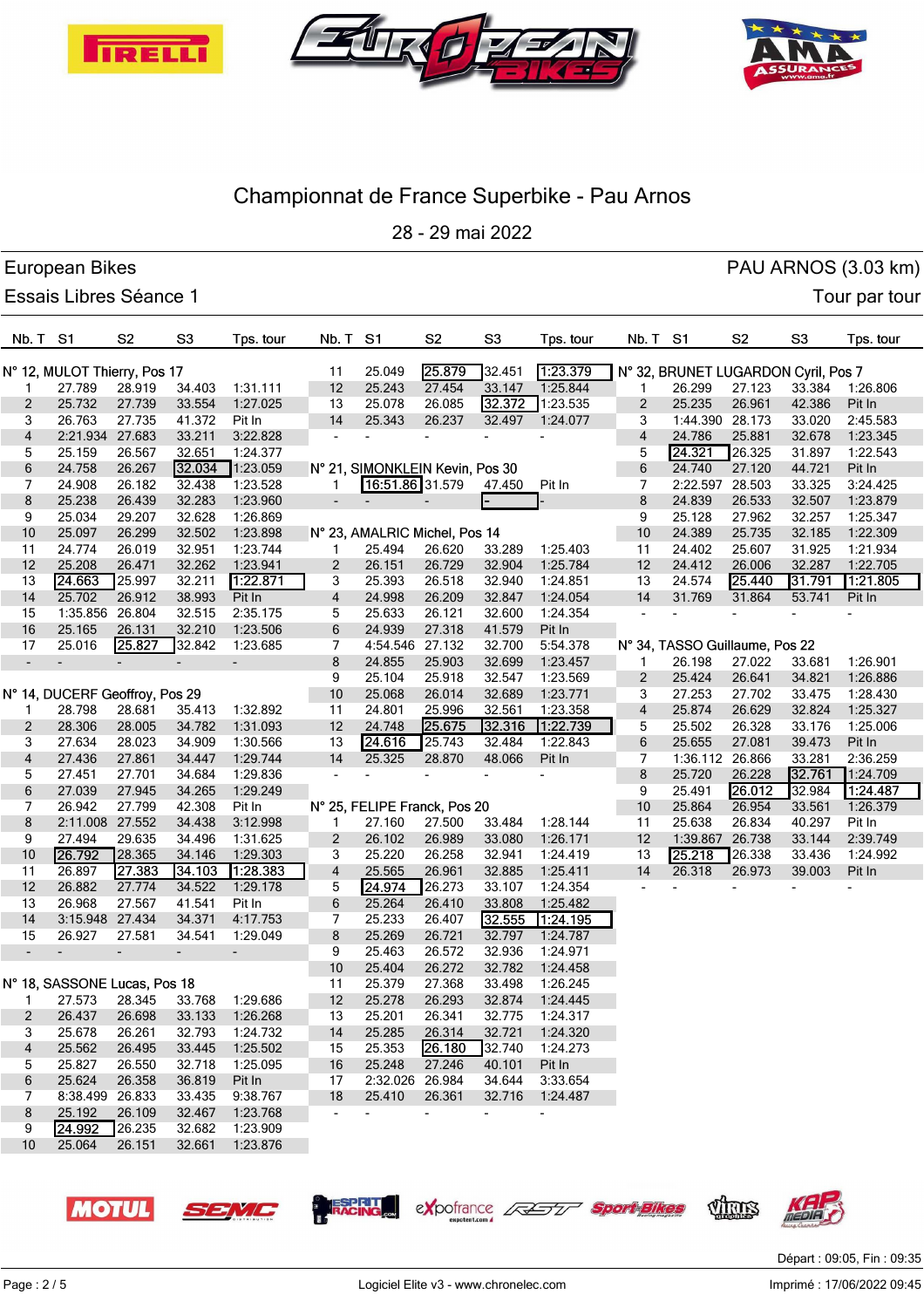





28 - 29 mai 2022

|                | European Bikes                 |                          |                |                   |                          |                                  |                          |                          |                 |                          |                                    |                |                | PAU ARNOS (3.03 km) |
|----------------|--------------------------------|--------------------------|----------------|-------------------|--------------------------|----------------------------------|--------------------------|--------------------------|-----------------|--------------------------|------------------------------------|----------------|----------------|---------------------|
|                | <b>Essais Libres Séance 1</b>  |                          |                |                   |                          |                                  |                          |                          |                 |                          |                                    |                |                | Tour par tour       |
| Nb. T S1       |                                | S <sub>2</sub>           | S <sub>3</sub> | Tps. tour         | Nb. T                    | S1                               | S <sub>2</sub>           | S <sub>3</sub>           | Tps. tour       | Nb. T                    | S1                                 | S <sub>2</sub> | S <sub>3</sub> | Tps. tour           |
|                | N° 38, HENRIQUES David, Pos 12 |                          |                |                   | 13                       | 26.208                           | 28.862                   | 48.536                   | Pit In          | 10                       | 25.557                             | 27.312         | 33.132         | 1:26.001            |
| 1              | 25.697                         | 26.743                   | 32.709         | 1:25.149          | $\overline{\phantom{a}}$ | $\overline{\phantom{a}}$         | $\overline{\phantom{0}}$ | $\overline{\phantom{a}}$ | $\overline{a}$  | 11                       | 25.544                             | 27.860         | 33.121         | 1:26.525            |
| 2              | 25.399                         | 26.505                   | 32.419         | 1:24.323          |                          |                                  |                          |                          |                 | 12                       | 25.428                             | 26.244         | 32.913         | 1:24.585            |
| 3              | 25.172                         | 26.392                   | 32.206         | 1:23.770          |                          | N° 64, RICHARD Philippe, Pos 21  |                          |                          |                 | 13                       | 25.471                             | 26.109         | 33.326         | 1:24.906            |
| 4              | 24.941                         | 26.440                   | 32.482         | 1:23.863          | 1                        | 26.307                           | 27.623                   | 33.088                   | 1:27.018        | 14                       | 25.287                             | 26.246         | 33.139         | 1:24.672            |
| 5              | 24.939                         | 26.298                   | 32.320         | 1:23.557          | $\overline{2}$           | 25.838                           | 27.094                   | 33.672                   | 1:26.604        | 15                       | 25.390                             | 26.352         | 32.931         | 1:24.673            |
| 6              | 24.696                         | 26.243                   | 31.896         | 1:22.835          | 3                        | 26.511                           | 27.166                   | 33.321                   | 1:26.998        | 16                       | 24.995                             | 26.345         | 33.029         | 1:24.369            |
| 7              | 27.506                         | 27.654                   | 32.066         | 1:27.226          | 4                        | 25.825                           | 26.636                   | 32.722                   | 1:25.183        | 17                       | 25.125                             | 26.003         | 32.683         | 1:23.811            |
| 8              | 24.875                         | 26.204                   | 31.913         | 1:22.992          | 5                        | 25.303                           | 26.249                   | 32.957                   | 1:24.509        | 18                       | 25.125                             | 26.513         | 32.922         | 1:24.560            |
| 9              | 24.593                         | 26.023                   | 31.844         | 1:22.460          | 6                        | 25.205                           | 26.897                   | 33.114                   | 1:25.216        | 19                       | 25.509                             | 26.413         | 32.714         | 1:24.636            |
| 10             | 24.987                         | 26.646                   | 44.433         | Pit In            | 7                        | 25.631                           | 26.803                   | 40.829                   | Pit In          | 20                       | 25.265                             | 26.297         | 32.541         | 1:24.103            |
| 11             | 1:38.032 30.122                |                          | 49.405         | Pit In            | 8                        | 2:26.640 27.451                  |                          | 33.605                   | 3:27.696        | $\overline{\phantom{a}}$ | $\overline{a}$                     |                |                |                     |
| 12             | 2:08.247 26.883                |                          | 32.932         | 3:08.062          | 9                        | 25.909                           | 26.370                   | 32.690                   | 1:24.969        |                          |                                    |                |                |                     |
| 13             | 25.013                         | 26.207                   | 31.805         | 1:23.025          | 10                       | 25.243                           | 26.308                   | 32.700                   | 1.24.251        |                          | N° 74, SEIGNEUR Christophe, Pos 24 |                |                |                     |
| 14             | 24.554                         | 26.125                   | 31.598         | 1:22.277          | 11                       | 25.025                           | 26.182                   | 33.405                   | 1:24.612        | 1                        | 29.138                             | 28.319         | 34.393         | 1:31.850            |
|                |                                | $\overline{\phantom{a}}$ |                |                   | 12                       | 25.105                           | 26.658                   | 33.052                   | 1:24.815        | $\overline{2}$           | 26.887                             | 27.844         | 43.115         | Pit In              |
|                |                                |                          |                |                   | 13                       | 25.799                           | 26.674                   | 40.225                   | Pit In          | 3                        | 1:19.582 27.925                    |                | 33.871         | 2:21.378            |
|                | N° 56, HENRY Jocelyn, Pos 11   |                          |                |                   | $\overline{\phantom{a}}$ |                                  | $\overline{\phantom{a}}$ | $\overline{\phantom{a}}$ |                 | 4                        | 26.566                             | 27.237         | 33.276         | 1:27.079            |
| 1              | 27.057                         | 27.469                   | 32.358         | 1:26.884          |                          |                                  |                          |                          |                 | 5                        | 26.305                             | 27.096         | 34.181         | 1:27.582            |
| $\overline{2}$ | 25.955                         | 26.181                   | 32.088         | 1:24.224          |                          | N° 65, NEFF Stephane, Pos 15     |                          |                          |                 | 6                        | 27.151                             | 27.247         | 34.131         | 1:28.529            |
| 3              | 25.383                         | 26.053                   | 31.863         | 1:23.299          | 1                        | 26.790                           | 27.127                   | 33.359                   | 1:27.276        | 7                        | 26.407                             | 26.952         | 33.344         | 1:26.703            |
| 4              | 24.983                         | 25.935                   | 32.414         | 1:23.332          | 2                        | 26.006                           | 26.786                   | 33.696                   | 1:26.488        | 8                        | 26.380                             | 27.353         | 33.932         | 1:27.665            |
| 5              | 24.800                         | 26.190                   | 31.999         | 1:22.989          | 3                        | 26.528                           | 26.375                   | 32.979                   | 1:25.882        | 9                        | 26.519                             | 26.918         | 33.255         | 1:26.692            |
| 6              | 24.848                         | 25.862                   | 32.337         | 1:23.047          | $\overline{4}$           | 25.107                           | 25.996                   | 32.469                   | 1:23.572        | $10$                     | 26.756                             | 27.369         | 33.054         | 1:27.179            |
| 7              | 24.676                         | 26.125                   | 31.980         | 1:22.781          | 5                        | 25.087                           | 26.003                   | 32.292                   | 1:23.382        | 11                       | 26.076                             | 26.957         | 33.683         | 1:26.716            |
| 8              | 24.779                         | 25.831                   | 31.808         | 1:22.418          | 6                        | 25.327                           | 26.324                   | 40.137                   | Pit In          | 12                       | 25.763                             | 26.827         | 32.961         | 1:25.551            |
| 9              | 24.952                         | 26.140                   | 32.316         | 1:23.408          | 7                        | 2:37.165 26.512                  |                          | 32.789                   | 3:36.466        | 13                       | 29.868                             | 28.554         | 43.279         | Pit In              |
| 10             | 25.021                         | 27.210                   | 39.606         | Pit In            | 8                        | 24.743                           | 25.871                   | 32.433                   | 1:23.047        | 14                       | 2:50.832 28.049                    |                | 34.102         | 3:52.983            |
| 11             | 5:39.598 25.984                |                          | 32.116         | 6:37.698          | 9                        | 25.802                           | 25.913                   | 32.106                   | 1:23.821        | 15                       | 26.395                             | 26.839         | 32.850         | 1:26.084            |
| 12             | 24.839                         | 25.631                   | 31.735         | 1:22.205          | $10$                     | 24.722                           | 25.861                   | 32.292                   | 1:22.875        | 16                       | 26.099                             | 27.313         | 32.923         | 1:26.335            |
| 13             | 24.827                         | 25.672                   | 31.864         | 1:22.363          | 11                       | 25.177                           | 26.606                   | 32.429                   | 1:24.212        |                          |                                    |                |                |                     |
| 14             | 24.841                         | 25.779                   | 31.843         | 1:22.463          | 12                       | 24.913                           | 25.850                   | 31.987                   | 1:22.750        |                          |                                    |                |                |                     |
| 15             | 24.721                         | 25.657                   | 32.164         | 1:22.542          | 13                       | 25.632                           | 26.222                   | 41.607                   | Pit In          |                          |                                    |                |                |                     |
| 16             | 25.047                         | 26.341                   | 31.965         | 1:23.353          | 14                       | 2:33.689 27.099                  |                          | 32.944                   | 3:33.732        |                          |                                    |                |                |                     |
|                |                                |                          |                |                   | 15                       | 24.915                           | 26.115                   | 32.524                   | 1:23.554        |                          |                                    |                |                |                     |
|                |                                |                          |                |                   | 16                       | 25.128                           | 26.032                   | 32.067                   | 1:23.227        |                          |                                    |                |                |                     |
|                | N° 63, FORAY Ilann, Pos 16     |                          |                |                   | 17                       | 25.284                           | 25.712                   | 32.092                   | 1:23.088        |                          |                                    |                |                |                     |
| $\mathbf{1}$   | 27.832                         | 28.293                   | 33.855         | 1:29.980          |                          |                                  | $\blacksquare$           | $\blacksquare$           |                 |                          |                                    |                |                |                     |
| $\overline{2}$ | 27.458                         | 27.223                   | 32.858         | 1:27.539          |                          |                                  |                          |                          |                 |                          |                                    |                |                |                     |
| 3              | 25.702                         | 26.398                   | 32.242         | 1:24.342          |                          | N° 67, BOULENGER Thibaut, Pos 19 |                          |                          |                 |                          |                                    |                |                |                     |
| $\overline{4}$ | 25.244                         | 26.014                   |                | $32.009$ 1:23.267 | 1                        | 28.559                           | 28.849                   |                          | 34.793 1:32.201 |                          |                                    |                |                |                     |
| 5              | 24.884                         | 25.891                   | 33.793         | 1:24.568          | $\mathbf{2}$             | 27.153                           | 27.324                   | 34.266                   | 1:28.743        |                          |                                    |                |                |                     |
| 6              | 25.287                         | 26.145                   | 43.665         | Pit In            | 3                        | 26.493                           | 26.813                   |                          | 33.777 1:27.083 |                          |                                    |                |                |                     |
| 7              | 4:49.256 28.531                |                          | 33.586         | 5:51.373          | 4                        | 25.864                           | 26.696                   | 33.733                   | 1:26.293        |                          |                                    |                |                |                     |
| 8              | 25.420                         | 26.401                   | 32.388         | 1:24.209          | 5                        | 25.593                           | 26.676                   | 33.467                   | 1:25.736        |                          |                                    |                |                |                     |
| 9              | 24.899                         | 26.019                   | 32.464         | 1:23.382          | 6                        | 25.877                           | 26.662                   | 33.119                   | 1:25.658        |                          |                                    |                |                |                     |
| 10             | 24.918                         | 25.863                   | 32.033         | 1:22.814          | 7                        | 25.543                           | 26.828                   | 33.131                   | 1:25.502        |                          |                                    |                |                |                     |
| 11             | 24.968                         | 25.988                   | 32.167         | 1:23.123          | 8                        | 25.504                           | 26.540                   | 32.997                   | 1:25.041        |                          |                                    |                |                |                     |
| 12             | 25.088                         | 26.287                   | 32.016         | 1:23.391          | 9                        | 25.440                           | 26.471                   | 33.019                   | 1:24.930        |                          |                                    |                |                |                     |
|                |                                |                          |                |                   |                          |                                  |                          |                          |                 |                          |                                    |                |                |                     |







exportance 2350

<sup>-</sup> Sport Bikes



Thus

Logiciel Elite v3 - www.chronelec.com Imprime : 17/06/2022 09:45 Départ : 09:05, Fin : 09:35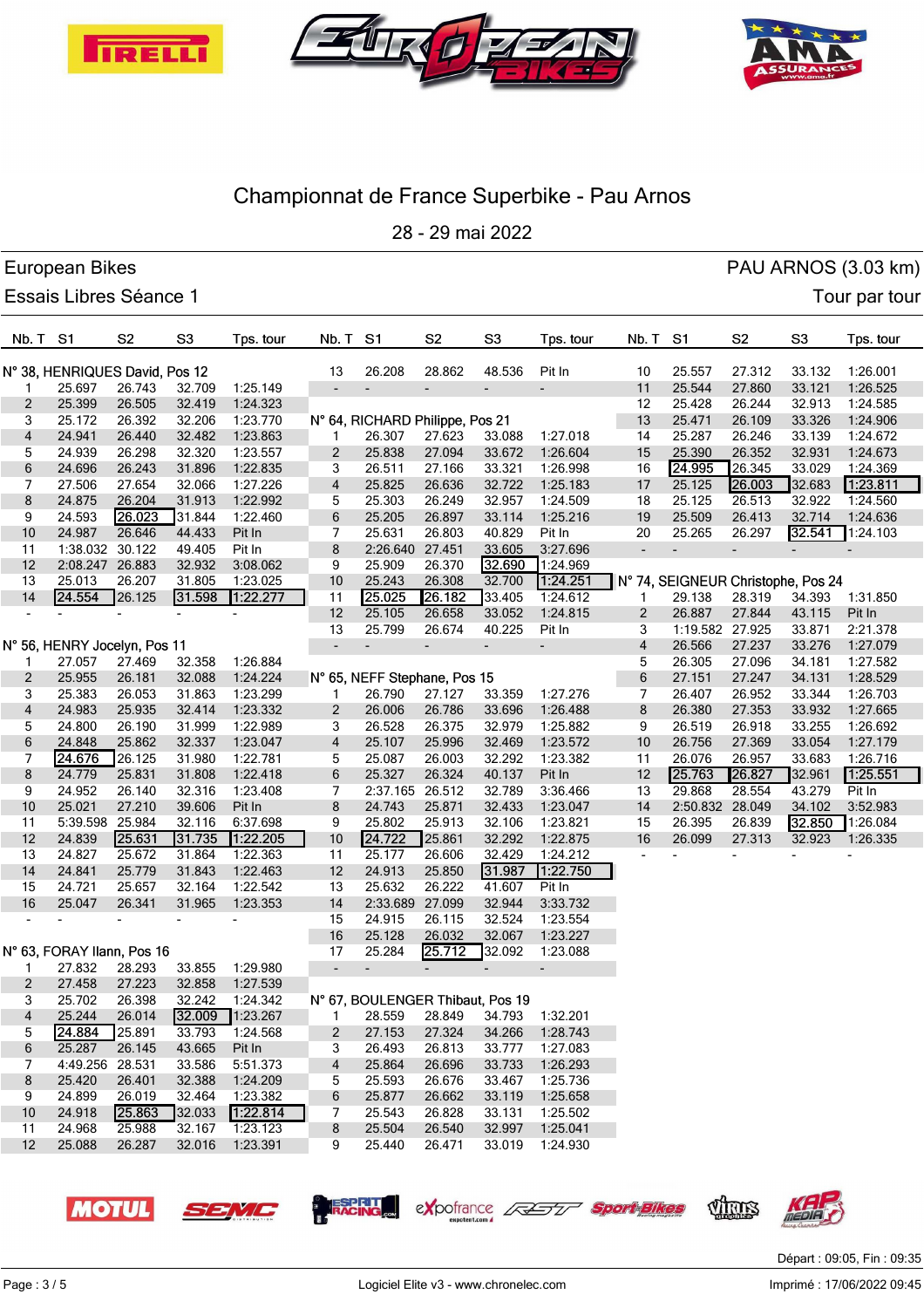





28 - 29 mai 2022

|                          | European Bikes                  |                          |                          |                          |                 |                               |                          |                |                 |                          |                               |                |                          | PAU ARNOS (3.03 km) |
|--------------------------|---------------------------------|--------------------------|--------------------------|--------------------------|-----------------|-------------------------------|--------------------------|----------------|-----------------|--------------------------|-------------------------------|----------------|--------------------------|---------------------|
|                          | Essais Libres Séance 1          |                          |                          |                          |                 |                               |                          |                |                 |                          |                               |                |                          | Tour par tour       |
| Nb. T S1                 |                                 | S <sub>2</sub>           | S <sub>3</sub>           | Tps. tour                | Nb. T           | S1                            | S <sub>2</sub>           | S <sub>3</sub> | Tps. tour       | Nb. T                    | S <sub>1</sub>                | S <sub>2</sub> | S <sub>3</sub>           | Tps. tour           |
|                          | N° 88, CHACHUAT Maxence, Pos 6  |                          |                          |                          | 9               | 27.039                        | 27.253                   | 33.789         | 1:28.081        | 6                        | 24.946                        | 26.061         | 32.161                   | 1:23.168            |
| 1                        | 25.393                          | 26.168                   | 33.452                   | 1:25.013                 | 10              | 26.406                        | 27.289                   | 39.977         | Pit In          | 7                        | 25.224                        | 26.272         | 32.605                   | 1:24.101            |
| 2                        | 27.428                          | 27.593                   | 34.257                   | 1:29.278                 | 11              | 1:25.210 27.354               |                          | 34.163         | 2:26.727        | 8                        | 25.082                        | 26.353         | 32.240                   | 1:23.675            |
| 3                        | 24.793                          | 25.919                   | 32.415                   | 1:23.127                 | 12              | 26.236                        | 27.244                   | 34.205         | 1:27.685        | 9                        | 24.712                        | 25.820         | 32.133                   | 1:22.665            |
| 4                        | 26.601                          | 27.955                   | 44.335                   | Pit In                   | 13              | 26.284                        | 27.002                   | 33.703         | 1:26.989        | 10                       | 25.651                        | 26.238         | 32.342                   | 1:24.231            |
| 5                        | 3:17.229 26.616                 |                          | 36.731                   | 4:20.576                 | 14              | 26.097                        | 27.047                   | 33.762         | 1:26.906        | 11                       | 24.442                        | 25.870         | 31.567                   | 1.21.879            |
| 6                        | 24.700                          | 25.805                   | 33.267                   | 1:23.772                 | 15              | 25.972                        | 26.933                   | 38.748         | Pit In          | 12                       | 24.586                        | 26.115         | 31.919                   | 1:22.620            |
| 7                        | 25.489                          | 26.851                   | 33.421                   | 1:25.761                 | $\blacksquare$  |                               | $\overline{\phantom{a}}$ |                |                 | $\overline{\phantom{a}}$ | $\overline{\phantom{a}}$      |                | $\overline{a}$           |                     |
| 8                        | 26.060                          | 26.484                   | 32.336                   | 1:24.880                 |                 |                               |                          |                |                 |                          |                               |                |                          |                     |
| 9                        | 24.578                          | 25.835                   | 32.613                   | 1:23.026                 |                 | N° 98, WALLART William, Pos 2 |                          |                |                 |                          | N° 912, CASPAR Julien, Pos 23 |                |                          |                     |
| 10                       | 24.445                          | 25.927                   | 32.418                   | 1:22.790                 | 1               | 25.924                        | 27.228                   | 33.154         | 1:26.306        | 1                        | 28.054                        | 28.643         | 36.853                   | 1:33.550            |
| 11                       | 24.284                          | 25.551                   | 31.938                   | 1.21.773                 | $\overline{c}$  | 25.128                        | 26.474                   | 40.300         | Pit In          | $\overline{\mathbf{c}}$  | 28.136                        | 27.981         | 35.083                   | 1:31.200            |
| 12                       | 29.695                          | 30.002                   | 45.196                   | Pit In                   | 3               | 3:09.286 26.941               |                          | 33.244         | 4:09.471        | 3                        | 27.360                        | 27.507         | 34.169                   | 1:29.036            |
| 13                       | 1:40.947 31.149                 |                          | 34.933                   | 2:47.029                 | 4               | 25.233                        | 26.490                   | 33.825         | 1:25.548        | 4                        | 26.927                        | 27.482         | 33.620                   | 1:28.029            |
| 14                       | 25.227                          | 26.409                   | 32.889                   | 1:24.525                 | 5               | 26.311                        | 26.077                   | 32.325         | 1:24.713        | 5                        | 26.329                        | 26.785         | 32.992                   | 1:26.106            |
| 15                       | 24.303                          | 25.856                   | 32.064                   | 1:22.223                 | 6               | 25.625                        | 25.866                   | 32.076         | 1:23.567        | 6                        | 26.095                        | 27.274         | 33.820                   | 1:27.189            |
| $16$                     | 24.230                          | 26.216                   | 33.659                   | 1:24.105                 | 7               | 24.556                        | 25.784                   | 32.087         | 1:22.427        | 7                        | 26.963                        | 26.993         | 41.189                   | Pit In              |
| 17                       | 25.143                          | 26.337                   | 32.441                   | 1:23.921                 | 8               | 24.664                        | 25.738                   | 31.732         | 1:22.134        | 8                        | 2:32.571                      | 28.496         | 34.328                   | 3:35.395            |
| $\overline{\phantom{a}}$ |                                 | $\overline{\phantom{a}}$ | $\overline{\phantom{a}}$ | $\blacksquare$           | 9               | 24.783                        | 27.460                   | 42.330         | Pit In          | 9                        | 26.393                        | 26.716         | 32.917                   | 1:26.026            |
|                          |                                 |                          |                          |                          | 10              | 3:08.029 26.006               |                          | 32.548         | 4:06.583        | 10                       | 25.820                        | 27.132         | 39.049                   | 1:32.001            |
|                          | N° 94, GONZALEZ Anthony, Pos 27 |                          |                          |                          | 11              | 24.801                        | 25.839                   | 35.707         | 1:26.347        | 11                       | 25.840                        | 27.194         | 33.752                   | 1:26.786            |
| 1                        | 29.605                          | 29.980                   | 35.640                   | 1:35.225                 | 12              | 24.453                        | 25.803                   | 32.849         | 1:23.105        | 12                       | 25.551                        | 26.408         | 33.088                   | 1:25.047            |
| $\overline{c}$           | 28.168                          | 28.561                   | 35.299                   | 1:32.028                 | 13              | 24.304                        | 25.487                   | 31.620         | 1.21.411        | 13                       | 25.489                        | 26.412         | 33.025                   | 1.24.926            |
| 3                        | 27.282                          | 28.155                   | 34.583                   | 1:30.020                 | 14              | 24.610                        | 27.070                   | 37.088         | 1:28.768        | 14                       | 25.978                        | 26.747         | 40.549                   | Pit In              |
| 4                        | 27.034                          | 27.791                   | 34.749                   | 1:29.574                 | 15              | 24.630                        | 26.043                   | 33.872         | 1:24.545        | 15                       | 1:59.046 26.820               |                | 33.976                   | 2:59.842            |
| 5                        | 27.621                          | 27.968                   | 34.397                   | 1:29.986                 | 16              | 24.491                        | 26.041                   | 32.167         | 1:22.699        | $\overline{\phantom{a}}$ |                               |                | $\overline{\phantom{0}}$ |                     |
| 6                        | 26.820                          | 28.431                   | 34.587                   | 1:29.838                 |                 |                               | ÷,                       |                |                 |                          |                               |                |                          |                     |
| 7                        | 26.796                          | 27.997                   | 34.312                   | 1:29.105                 |                 |                               |                          |                |                 |                          |                               |                |                          |                     |
| 8                        | 26.768                          | 27.653                   | 33.852                   | 1:28.273                 |                 | N° 401, BLANC Amalric, Pos 25 |                          |                |                 |                          |                               |                |                          |                     |
| 9                        | 26.856                          | 27.835                   | 42.041                   | Pit In                   | 1               | 27.066                        | 27.923                   | 34.141         | 1:29.130        |                          |                               |                |                          |                     |
| 10                       | 2:12.435                        | 29.575                   | 35.194                   | 3:17.204                 | $\overline{c}$  | 26.194                        | 27.732                   | 34.089         | 1:28.015        |                          |                               |                |                          |                     |
| 11                       | 26.974                          | 28.539                   | 34.126                   | 1:29.639                 | 3               | 25.952                        | 27.746                   | 33.589         | 1:27.287        |                          |                               |                |                          |                     |
| 12                       | 26.657                          | 27.566                   | 34.222                   | 1:28.445                 | 4               | 26.059                        | 27.404                   | 33.702         | 1:27.165        |                          |                               |                |                          |                     |
| 13                       | 26.415                          | 27.394                   | 34.997                   | 1:28.806                 | 5               | 25.725                        | 27.480                   | 35.764         | 1:28.969        |                          |                               |                |                          |                     |
| 14                       | 26.511                          | 27.227                   | 33.823                   | 1:27.561                 | 6               | 26.248                        | 26.989                   | 35.829         | 1:29.066        |                          |                               |                |                          |                     |
| 15                       | 25.990                          | 27.240                   | 33.661                   | 1:26.891                 | 7               | 25.687                        | 27.321                   | 33.661         | 1:26.669        |                          |                               |                |                          |                     |
| 16                       | 26.025                          | 26.822                   | 33.831                   | 1:26.678                 | 8               | 25.521                        | 27.205                   | 33.369         | 1:26.095        |                          |                               |                |                          |                     |
| 17                       | 26.287                          | 27.067                   | 43.011                   | Pit In                   | 9               | 25.504                        | 27.308                   | 34.538         | 1:27.350        |                          |                               |                |                          |                     |
|                          |                                 | $\overline{\phantom{a}}$ | $\blacksquare$           | $\overline{\phantom{a}}$ | 10              | 25.337                        | 27.064                   |                | 34.219 1:26.620 |                          |                               |                |                          |                     |
|                          |                                 |                          |                          |                          | 11              | 25.704                        | 26.949                   | 33.492         | 1:26.145        |                          |                               |                |                          |                     |
|                          | N° 95, HUGER Maxime, Pos 28     |                          |                          |                          | 12 <sup>2</sup> | 25.207                        | 26.694                   | 43.305         | Pit In          |                          |                               |                |                          |                     |
| 1.                       | 27.782                          | 28.484                   |                          | 34.759 1:31.025          |                 |                               |                          |                |                 |                          |                               |                |                          |                     |
| $\overline{2}$           | 27.274                          | 28.001                   | 33.776                   | 1:29.051                 |                 |                               |                          |                |                 |                          |                               |                |                          |                     |
| 3                        | 26.669                          | 27.722                   | 43.947                   | Pit In                   |                 | N° 438, FERRE Eddy, Pos 8     |                          |                |                 |                          |                               |                |                          |                     |
| $\overline{4}$           | 2:33.617 27.681                 |                          | 34.821                   | 3:36.119                 | 1.              | 26.478                        | 28.977                   | 33.492         | 1:28.947        |                          |                               |                |                          |                     |
| 5                        | 27.061                          | 27.863                   | 40.589                   | Pit In                   | $\overline{2}$  | 26.528                        | 26.396                   | 32.511         | 1:25.435        |                          |                               |                |                          |                     |
| 6                        | 2:35.340 27.586                 |                          | 34.333                   | 3:37.259                 | 3               | 25.203                        | 26.610                   | 33.294         | 1:25.107        |                          |                               |                |                          |                     |
| 7                        | 26.636                          | 27.777                   | 34.075                   | 1:28.488                 | 4               | 25.216                        | 26.149                   | 32.998         | 1:24.363        |                          |                               |                |                          |                     |
| 8                        | 28.210                          | 27.959                   |                          | 34.754 1:30.923          | 5               | 25.512                        | 27.631                   |                | 32.354 1:25.497 |                          |                               |                |                          |                     |
|                          |                                 |                          |                          |                          |                 |                               |                          |                |                 |                          |                               |                |                          |                     |

**MOTUL** 

exportance 4

**RESPRIT** 

SEMC

VINS

<sup>-</sup> Sport Bikes